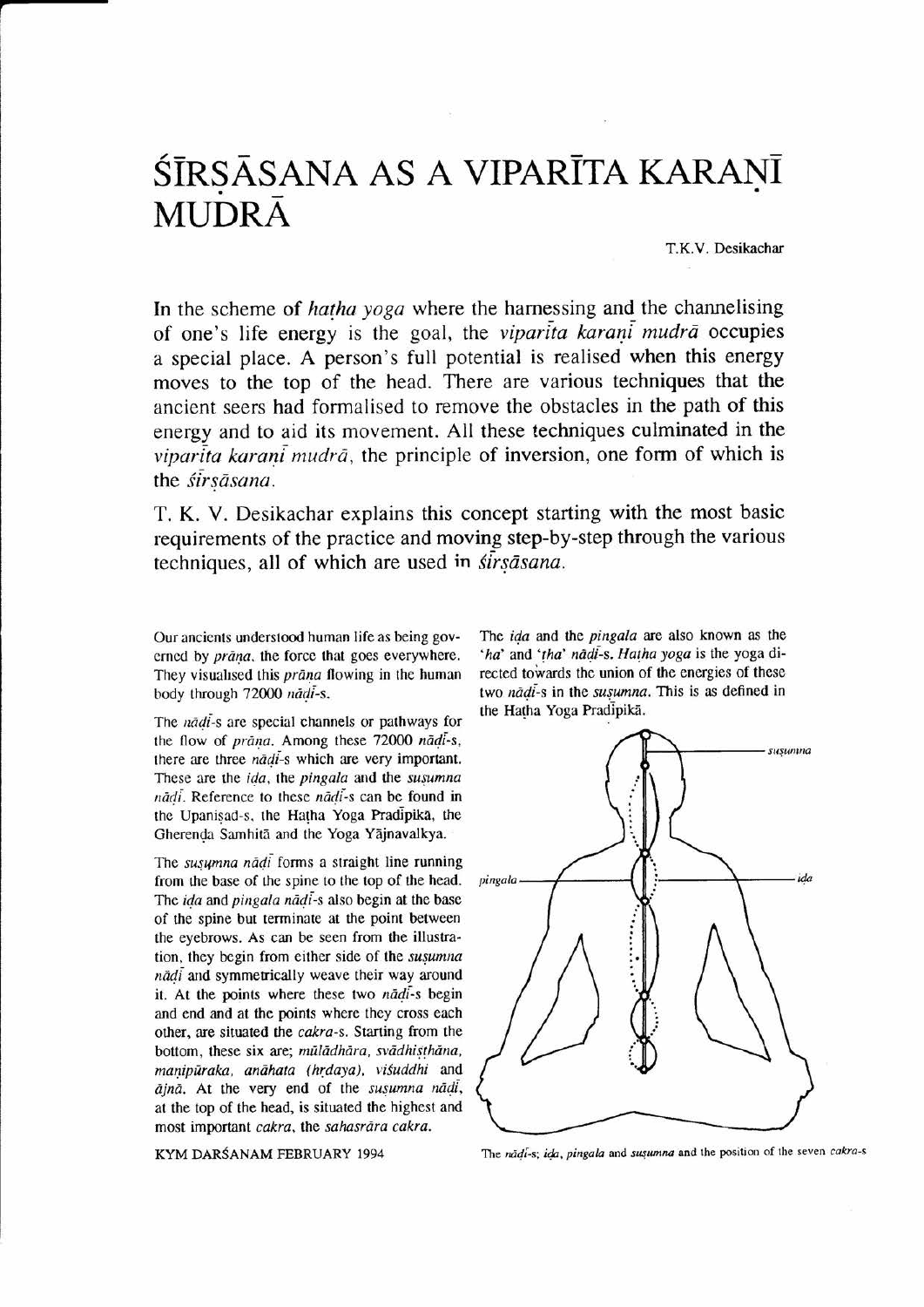The *prāna* is often dissipated throughout the 72000 nādi-s due to an improper lifestyle and lack of discipline of body and mind. This leads to an imbalance in the system which could result in illness.

The highest and the ideal situation is where the prāna is flowing through the susumna. Preventing this flow into susumna is the kundalini. The kundalini, which is the nucleus of the imbalance in the body, sits somewhere between the mūlādhāra and the svādhistāna cakra-s blocking the passage of the prāna further up the susumna nādi.

When a person gets the *prana* to enter the susumna, that person is called a yogi. He is in perfect balance and is said to have mastered nature. Through their experience these yogi-s evolved three steps in the practice of hatha yoga. These three steps are; āsana, prāņāyāma and mudrā. The practice of āsana-s removes the physical obstacles on the path to this union. Through prānāvāma, the obstacles in the nadi-s are removed. This is indicated in the name of the most important prānāvāma, nādi śuddhi prānāyāma. Nādī śuddhi means purification of the *nadi-s* and especially the purification of the ida and pingala. Prānāvāma is possible only if the person can sit and breathe deeply for a length of time. Asana-s help prepare a person meet these requirements and are therefore a necessary preliminary practice for prāņāyāma.

Once a person has practised āsana and prānāyāma over a length of time he can then begin the third step of hatha yoga, the mudrã-s. To understand the significance of *mudra-s*, one must appreciate the role of exhalation in breathing. Breathing has two parts, inhalation and exhalation. During inhalation the prāna is brought towards the mūlādhāra cakra. It is on exhalation that the *prāna* is taken up the *susumna* towards the sahasrāra cakra. The prāņa must first ascend through the initial six cakra-s and only then reach the highest point, the sahasrara. This is why we are instructed, right from the beginning, both in āsana and prānāyāma, to master the exhalation. Without this our practice is meaningless. T Krishnamacharya, when designing an *āsana* course, would lay great emphasis on postures like pascimatānāsana, mahāmudrā and upavistakonāsana, which aid exhalation. Exhalation is therefore the first step in the attempt to move the prana from the mūlādhāra towards the sahasrāra.

Another important aspect of the breath is the kumbhaka balam, the ability to hold the breath. There are two types of kumbhaka-s, antah kumbhaka and bāhva kumbhaka. Antah kumbhaka is the ability to hold the breath after inhalation. Bāhva kumbhaka is the ability to hold the breath after exhalation. Though both are important, båhya kumbhaka is the more important of the two. It is bahya kumbhaka which corrects the problems of the tamo guna which



The front and back view of T. Krishnamacharya performing the uddyana bandha mudrā

KYM DARŚANAM FEBRUARY 1994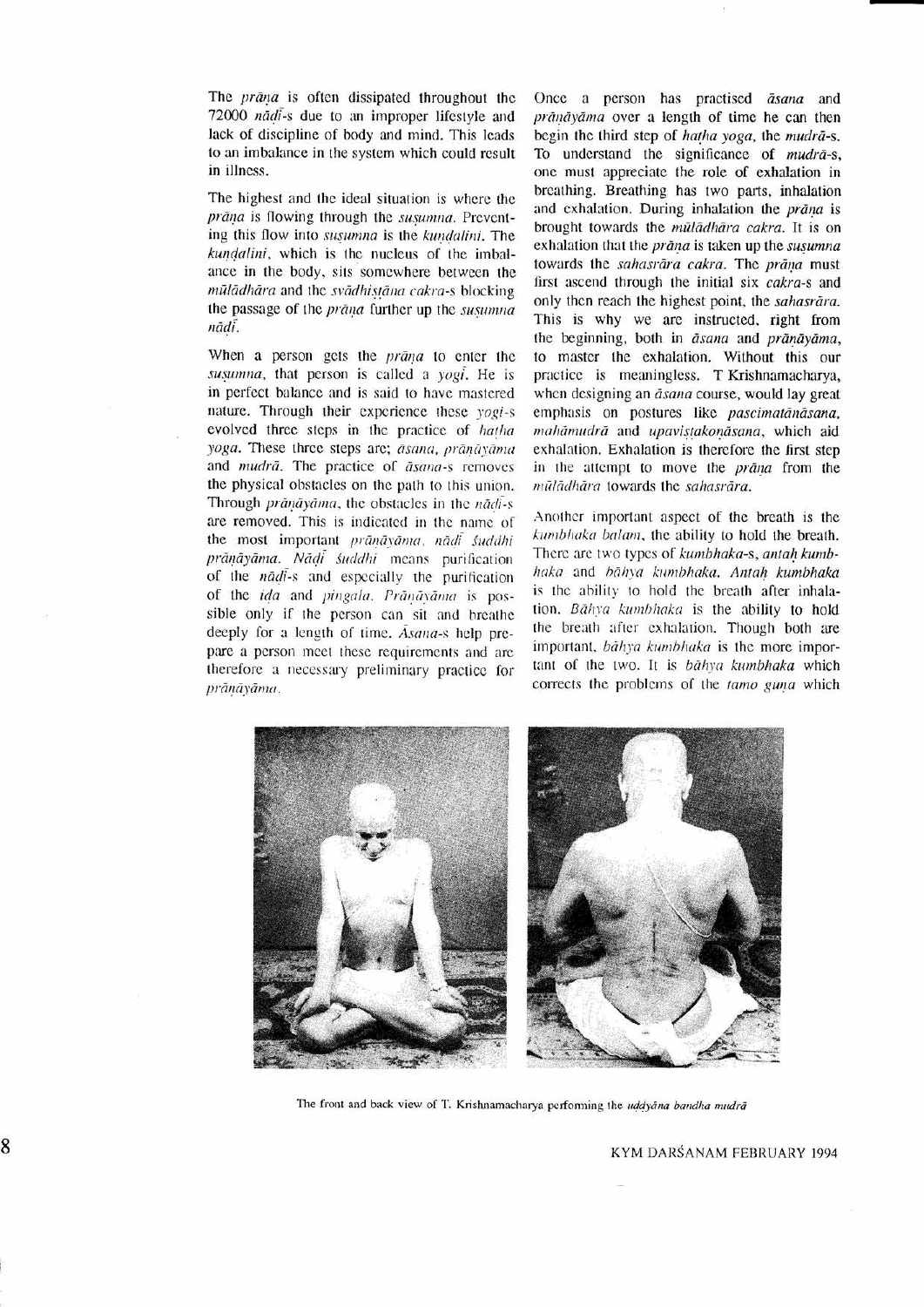through the heaviness of the *apana*, pulls everything downward. Even the mūlādhāra cakra can be pulled down from its normal position. This can result in various illnesscs like obesity, hemorhoids, piles, conslipation and prolapsed utcrus. When the *muladhara* is pulled down it becomes more difficult for the *prana* to enter the *susumna*. Exhalation and the holding of breath after exhalation perform two functions; moving the prana from the mūlādhāra to the sahasrāra as well as moving the mūlādhāra itself towards the sahasrāra.

To increase the effcct of exhalation and thc hold after exhalation the ancients introduced certain mudrā-s. Chief among these are the uddiyāna bandha mudrā and the mūlādhāra bandha mudrā. Uddiyāna means to lift up. In uddiyana bandha, the person not only exhales and holds the breath after exhale, but also consciously moves the mūlādhāra towards the sahasrāra by pulling the stomach up. Mūlādhāra bandha is the fixing of the muladhara cakra at lhc right position.

With the heaviness of the body removed by *asana* practice, with the *nadi-s* especially the *ida* and the *pingula*, cleansed and purified by *nadi* suddhi  $prānāvāma$ , with the development of the power of exhalation and bahya kumbhaka and with the use of uddiyana and mūla bandha, the prana is helped in its journey up the susumna nadi.

The ancients also visualised an *agni*, a fire, burning in the region of the stomach. With every inhalation this fire is directed down towards the apana, the accumulated impurities, that lie below the mūlādhāra. Through antah kumbhaka, the hold of breath after inhalation, the fire that is directed to the *apana* is retained in that direction for a length of time. It is through antah kumbhaka that the *apana* and slowly the kundalini are climinated. This is the importance of *antah kumbhaka* in prāņāyāma. Bāhya kumbhaka also helps in the elimination of the impurities. When doing  $b\bar{a}h$ ya kumbhaka with uddivāna bandha the seat of the impurities is brought closer to the fire.

To help in moving the *muladhara* further up towards the sahasrāra, the ancient masters took advantage of the natural tendency of the tamo guna. The tamo guna is associated with heaviness and always pulls everything downward. In an inverted posture the tamo guna would, in the exercise of its natural tendency, help bring the mūlādhāra closer to the sahasrāra. To this end they devised the *viparita karani mudra*, a form of which is the *sirsasana*. In this posture one can

KYM DARŚANAM FEBRUARY 1994

perform both bāhya and antah kumbhaka and can also adopt uddiyana and mūla bandha thereby using all thc tcchniqucs available to achicve the goal. It is for this reason that *sirsasana* is considered the crown of all  $\tilde{a}$ sana-s.

There is yet another benefit of doing *sirsasana*. The ancients had visualised the existence of an amrtam, life giving nectar, in the region of the ājnā cakra. This amrtam is constantly falling, drop by drop, from the head into the fire below and is consumed by it. It is through this process that we age. In *sirsasana* the head is below the rest of the body and so the *amrtam* is preserved in the  $\overline{a}$ jnā cakra. In this way we can, for a short period. arrest thc continual downwatd flow of this precious life-giving nectar.

Finally, there is the nature of fire to always burn upward. When the body is inverted, the fire which originally had the *apana* below it will now be burning the *apana*. What was sought to be achieved (the climination of the *apana*) through brealhing, is now achicved through posture. We therefore see that, when in *sirsasana*, the goal of getting the *prāna* into the susumna is greatly hclpcd by:-

First, the good exhalation possible in this posture through which alone it is possible for the *prana* to move from the mūlādhāra to the sahasrāra cakra.

Second, the use of bahya kumbhaka, hold of breath after exhalation, which further helps the movement of prāna from the mūlādhāra to the sahasrāra cakra and also helps to correctly position the mūlādhāra cakra making it easy for the prāna to enter.

Third, the use of uddiyana and mulabandha mudrā-s which further help the mūlādhāra cakra be in the correct position.

Fourth, inhalation and antah kumbhaka, hold of brcath aftcr inhalation, which draw the firc towards the *apana* and help climinate both the impurities and the kundalini.

Fifth, the inversion whereby the tamoguna is used to draw the mūlādhāra cakra towards the sahasrāra.

Sixth, the nature of fire to always burn upward and so in an inverted posture it burns the *apana* which is now right above it.

Sirsāsana is not just an āsana but a form of the vipritakarani mudrā which is considered the most important among the *mudra-s*. Great though the benefits of this posture are, it must not be